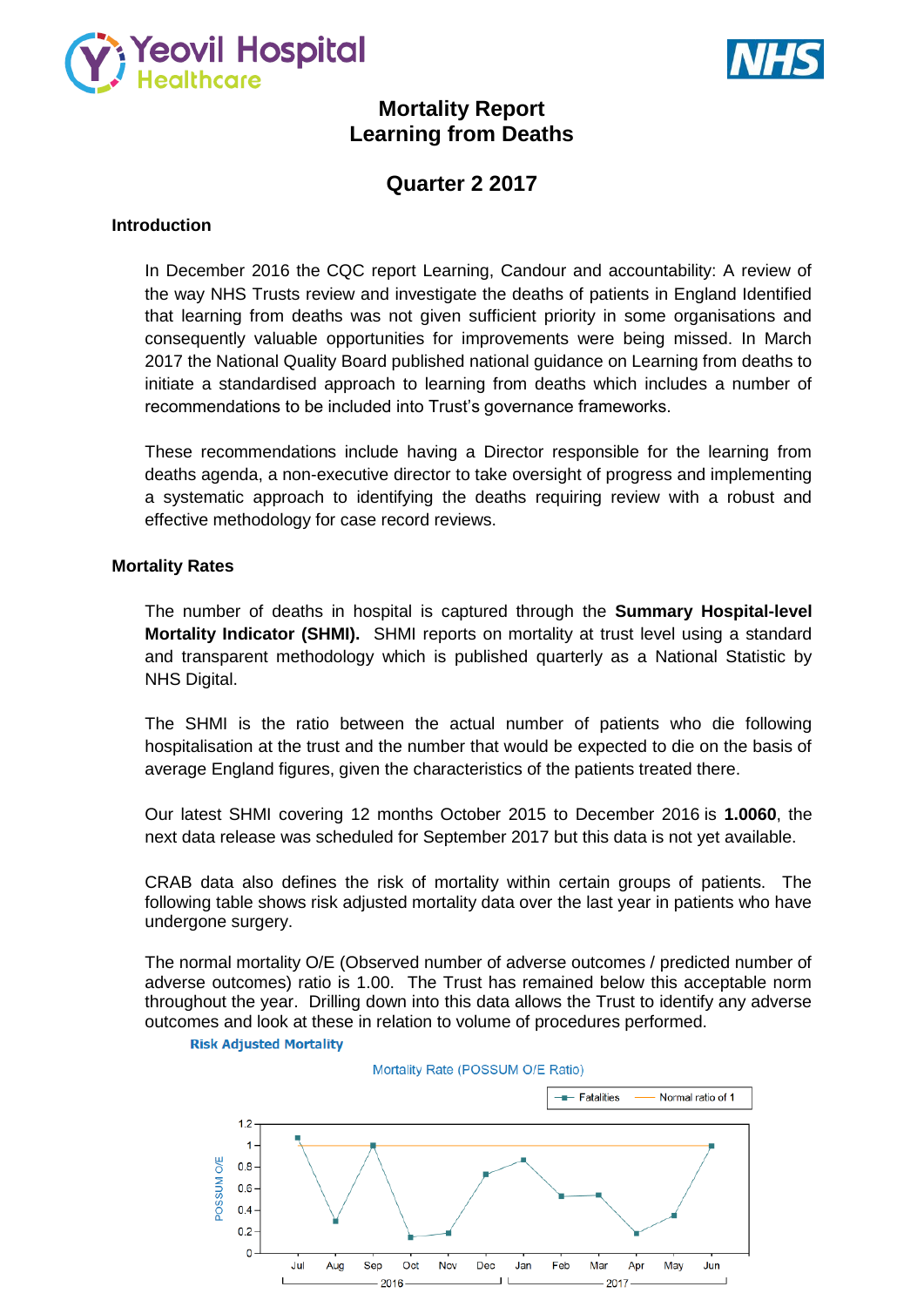The Trust has changed its external mortality alert system and now uses the Copelands Risk Adjusted Barometer (CRAB) to provide outcomes data. The Clinical Outcomes Committee monitors outlier reports produced by CRAB and is gaining experience in analysing consultant and specialty level data. The mortality data provided by CRAB also informs the regular mortality and morbidity process.

# **Mortality Review**

The Trust has changed its external mortality alert system and now uses the Copelands Risk Adjusted Barometer (CRAB) to provide outcomes data. The Clinical Outcomes Committee monitors outlier reports produced by CRAB and the newly formed Mortality Review group monitors speciality mortality reviews and undertakes a review of all deaths with more than 4 triggers. The Structured Judgement Review (SJR) tool from the Royal College of Surgeons has now been adopted throughout the Trust to standardise this process.

| 2017/18                                                                               | <b>April</b> | <b>May</b> | June     | Q1<br><b>Total</b> | Jul | Aug | <b>Sept</b> | Q <sub>2</sub><br><b>Total</b> |
|---------------------------------------------------------------------------------------|--------------|------------|----------|--------------------|-----|-----|-------------|--------------------------------|
| Number of deaths in the<br><b>Trust (including ED deaths)</b>                         | 66           | 54         | 50       | 170                | 50  | 51  | 52          | 153                            |
| Total number of deaths<br>subject to a case review                                    | 6            | 21         | 6        | 33                 | 10  | 14  | 7           | 31                             |
| <b>Total number of deaths</b><br>investigated under the<br>serious incident framework |              |            | 2        | 4                  | 2   | 1   |             |                                |
| Number of deaths thought<br>more likely than not to be<br>due to problems with care   | $\Omega$     |            | $\Omega$ | 1                  |     | 1   |             |                                |

Of the 31 deaths subject to a case review:

- 18 were subject to a SJR
- 4 were investigated under the serious incident framework (level 2 investigation)
- 9 were reviewed as a bereavement concern was raised



# **Completion of Case Reviews**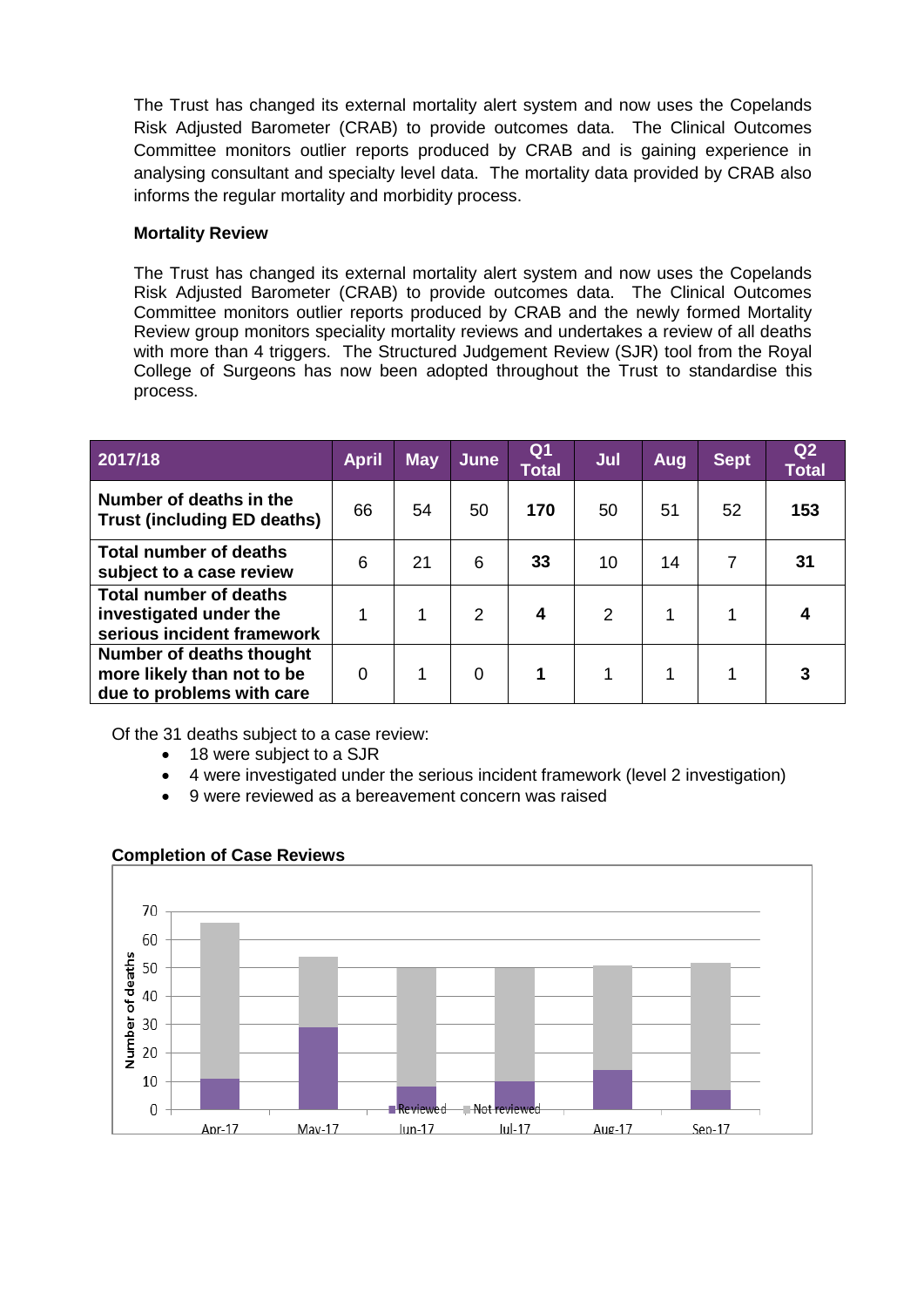